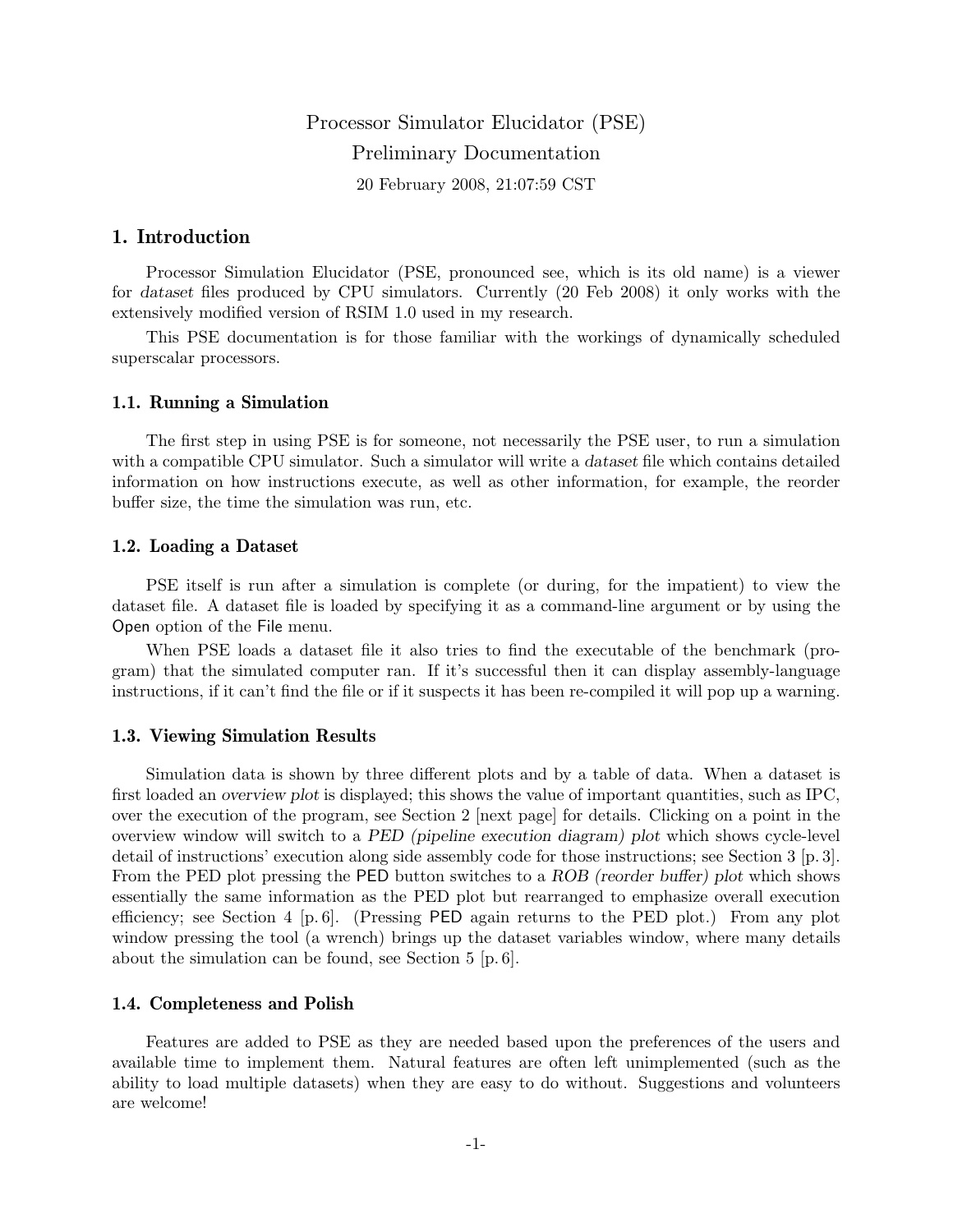# 2. Segments and The Overview Window

The overview window, displayed after a dataset is loaded, provides an overview of program execution, showing important quantities (such as IPC) throughout execution. The quantities are shown for periods of time called *segments*, the quantities themselves come from *overview series*.

## 2.1. Segments (of execution time)

It is possible to collect detailed instruction information for the entire run of a program (running on the simulated processor), however for many programs the resulting dataset file would be much too large. What PSE currently does is collect detailed information during short time spans, called segments. Between the segments no information is collected. For example, making the segment duration 1000 cycles and the segment period (the gap between segment starts) 10000 cycles will reduce the dataset file by nearly a factor of 10 (over collecting information every cycle). (The size of a segment and the gap is determined when running the simulation, not when running PSE.)

#### 2.2. Overview Window Features

When PSE is started it displays the IPC (execution rate in instructions per cycle) and possibly other information in an overview window. The IPC is shown as black dots, the horizontal position (x-axis) indicates time (or more precisely, the segment number to which it belongs) and its vertical position indicates the IPC during that segment. There is currently no scale, but the exact value of IPC (or other quantities) can be found by placing the mouse pointer over the corresponding dot and looking at the key.

Clicking on a dot will switch to a segment plot, which can be either a PED (pipeline execution diagram) plot or a ROB (reorder buffer) plot. Those plots are described in Section 3 [next page] and Section  $4 \times 6$ . Pressing the tool button will show dataset variables, which provide information about the simulation, see Section 5  $[p. 6]$ . A search box is also present, see Section 6  $[p. 7]$ .

The status line (at the bottom) shows the time (in cycles) of the beginning and end of the segment, labeled time. Insn provides the count of how many instructions committed (were completely executed so far) at the beginning and end of a segment. Tag shows the tag numbers assigned by the simulator which is usually the number of instructions decoded. When few instructions are squashed the tag number will be only slightly larger than insn, if lots of instructions are squashed (perhaps due to poor branch prediction) that tag number will be much higher. The tag number should never be lower than the insn number.

The Top Insn label shows the most-frequently executed instruction in the segment, showing its address and possibly the procedure it is in and a source file and line number. The Top Call line shows the most frequently executed call instruction.

The overview window also displays a segment's rank; the segment with rank 1 has the lowest IPC, the highest-numbered rank is the fastest.

The Sort button toggles the sorting of the segments. Initially they are in chronological (execution time) order. Pressing Sort switches that to rank order. Currently sort order can only be chronological or by IPC, but maybe one day it will be possible to sort by the value of any overview series (say branch prediction accuracy).

The overview window has a line reading "Data Size. . .." This is for debugging purposes, ignore it. (It's the amount by which the segment information has been compressed.)

#### 2.3. Overview Series

An overview series is a list of data values, one per segment, measuring some quantity of interest,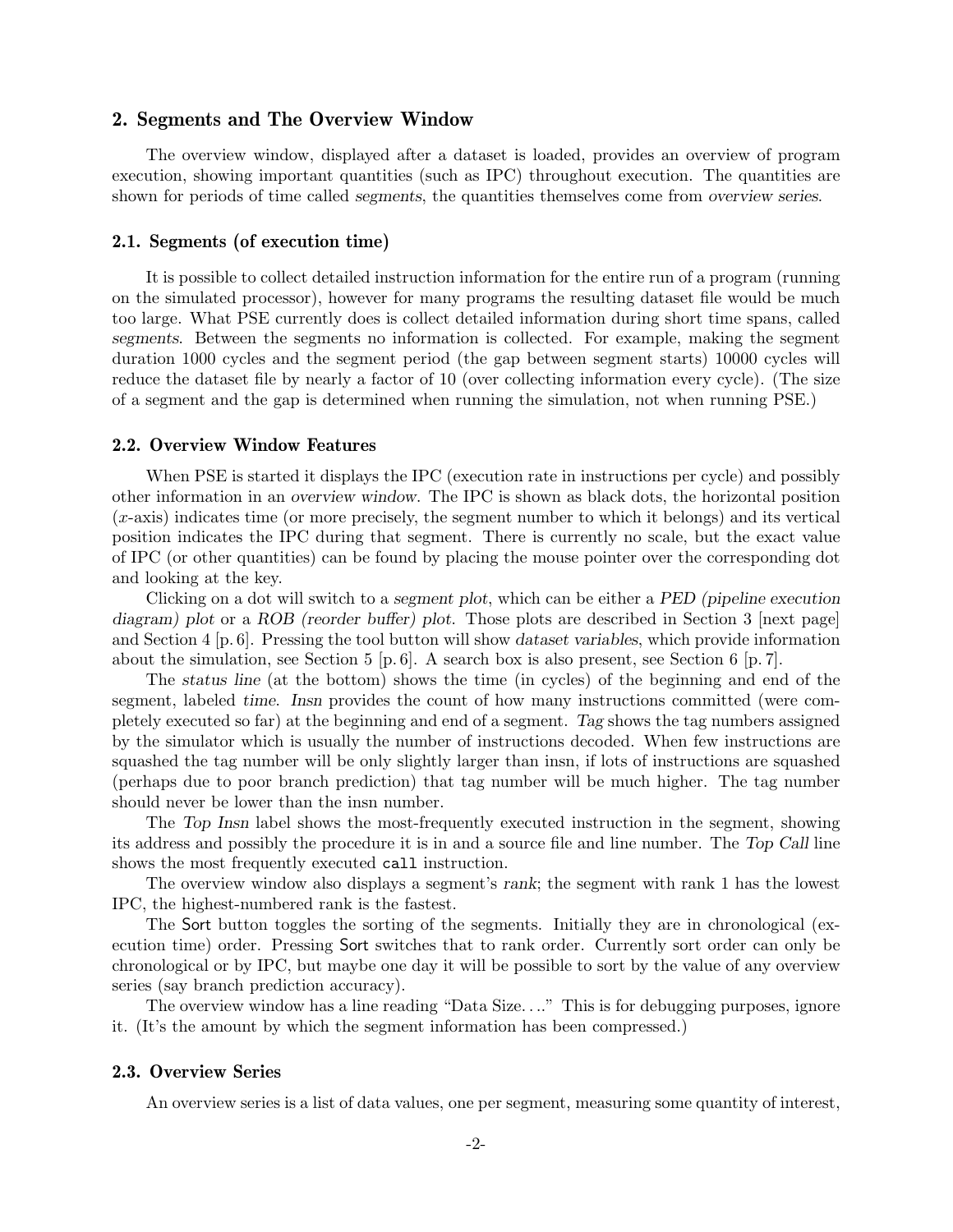such as IPC. They are shown on the overview plot as colored dots. A key showing a description and values can be shown or removed using Overview Plot Values Pane entry in the View menu; this is available in both the overview and segment windows.

The key shows the current value and may also show a count of the number of events that value is based on. An event for IPC is an instruction, an event for the branch prediction ratio is the execution of a branch, an event for the L2 hit rate is an L1 miss. For some series the event is clearly labeled.

When the check box next to a key item (such as IPC) is checked the dots will be connected, this might be used to emphasize values of importance. Clicking the ex removes the dot.

To see a list of all overview series click the plus on the left side of the key or select Overview Plot Series Choose in the View menu; this should pop up a window. Clicking D check boxes will display the corresponding series, clicking C will connect the dots. The Scale Min and Scale Max blocks show how the corresponding series are currently scaled, those can be changed.

Changes take effect immediately and are saved when you exit PSE.

# 3. PED Plot

The PED plot shows a pipeline execution diagram of a segment. Each instruction is shown as a horizontal bar, at the default zoom the bars blend together. (Press w to get a zoomed-in view in which the bars are separated, then press 1 to restore the previous view.) Colors indicate instruction state, the state name appears just above the plot on the left-hand side. (States are described in Section 10 [p. 8].)

The upper right side of the window shows a disassembled instruction (if the executable was found) and its location and a pane to the right, called the assembly pane, shows assembler code. See the assembler pane section for more information.

The status line, at the bottom, shows the time (in cycles), the tag (an instruction number assigned consecutively to decoded instructions), and the address of the instruction.

A small swarm of visual guides follow the pointer as it moves over instructions. Some of this swarm is used to indicate information such as dependencies, see Section 3.2 [p. 5].

## 3.1. PED Plot Display and Navigation

## 3.1.1. Instruction Cursor & the Pointed Instruction

The instruction under the mouse pointer will be called the pointed instruction, in the plot area it will have white markers on either side (shaped like pointy bullets). There is also an instruction cursor, the instruction it is over is called the cursor instruction. The cursor instruction is highlighted with pale yellow markers.

Initially the instruction cursor follows the pointer so the pointed instruction is also the cursor instruction. If the left mouse button is clicked over an instruction the instruction cursor will be locked there (a button labelled Lock will be depressed above the assembly pane). Clicking the same instruction again will unlock the cursor, clicking a different instruction will move the cursor.

Pressing the shift key will temporarily move the instruction cursor to the pointed instruction (when the key is released the previous cursor location will be restored).

In addition to clicking, the instruction cursor can be moved by pressing n or p, using the mouse wheel, or using the up and down buttons above the assembly area. Holding a button or key will cause the cursor to move at the rate of 10 instructions per second.

In the assembly area the cursor instruction (if visible) has a yellow background and the pointed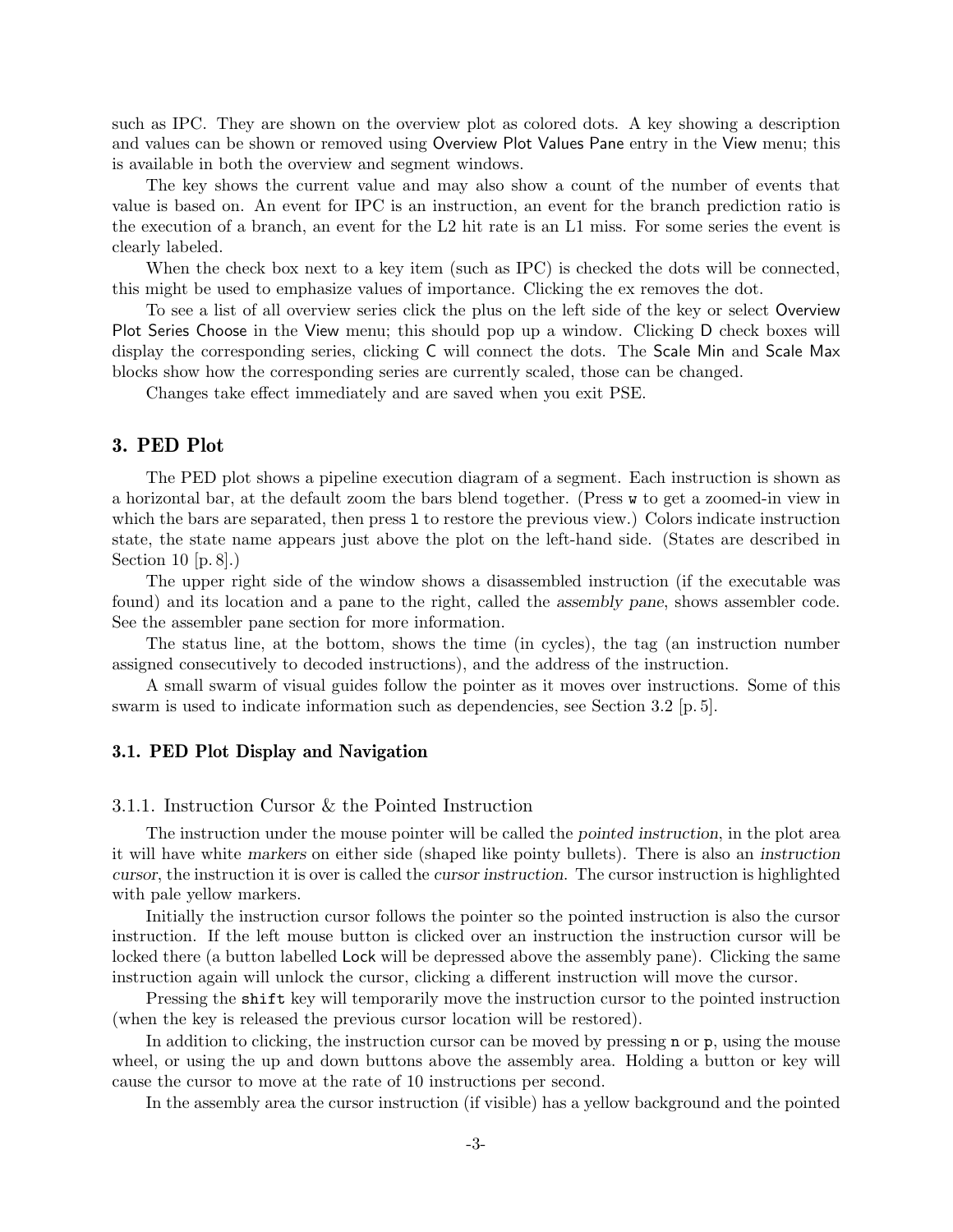instruction, if different than the cursor instruction, has a white background.

## 3.1.2. ROB Occupancy Indicator

In the plot area the mouse pointer will be followed by a pair of vertical lines (really just a single skinny rectangle); this outlines instructions currently in the reorder buffer; the color indicates the amount of empty space in the ROB from red (full) to green (less than half full).

#### 3.1.3. Assembly Box Positioning

Also following the mouse pointer (at least initially) is a light blue box, the assembly box; it surrounds the same instructions that are displayed in the assembly pane. Single clicking an empty point inside this box will lock it in place and as a result the instructions in the assembly pane won't change when the pointer is moved. It can be unlocked by pressing the Unlock button or by clicking any empty point. Beware, it's easy to lock the assembly box without realizing it. (If it's locked Unlock is visible.)

The behavior of the instruction cursor and assembly box can at times be annoying, even to the program's author. Suggestions for improvement are welcome.

#### 3.1.4. Clipping and Wrapping

By default, instructions wrap from bottom to top. That is, the instruction following the one at the bottom of the plot area appears at the top. This wrapping can be turned off by pressing the Clip button, clipping the PED plot. When clipping is turned on PSE will choose which diagonal band of instructions to display, and will sometimes make a bad choice. Clipping is turned on automatically by certain zoom operations.

The plot can be scrolled using the left and right arrow keys and the home and end buttons. By default when the arrow keys are pressed the scrolling will be animated, that is, it will appear to accelerate and decelerate. The window can also be dragged by moving the pointer while pressing button 1 (the left button).

#### 3.1.5. Zooming

Different ways of zooming are discussed below, most are accessible from the Zoom menu. When zooming with clip mode off (the Clip button is not pressed) instructions may start to overlap each other in the PED plot, making it difficult to read. If that happens turn clip mode on (which is tricky because it may remove the instructions you were looking at) or zoom by double-clicking or dragging (see below).

Any single zoom operation can be reversed by pressing l. Most zoom operations are listed in the View menu, the accelerators (keyboard equivalents, shortcuts) are described below.

Pressing z and u will zoom in and out, respectively. Holding down the right mouse button and rotating the mouse wheel will also change the zoom. Pressing 0 zooms out as far as possible (an instruction is one pixel high and a cycle is one pixel wide). (Or is it two pixels?) Pressing 1 (digit one) zooms out so that an instruction is one cycle high and a cycle is n cycles wide for an  $n$ -way superscalar processor.

Pressing w or double-clicking will zoom so that the PED plot shows exactly (almost) the instructions shown in the assembly pane. This turns on clip mode automatically.l

The mouse can be used to specify an area to zoom into by holding shift and the left mouse button and dragging out a rectangle. This turns on clip mode automatically.

Each register referenced (source or destination) by the cursor instruction will be shown in a different color, for loads and stores the address is shown in blue. The source registers of direct dependent following instructions will be shown bold and in a color matching a destination of the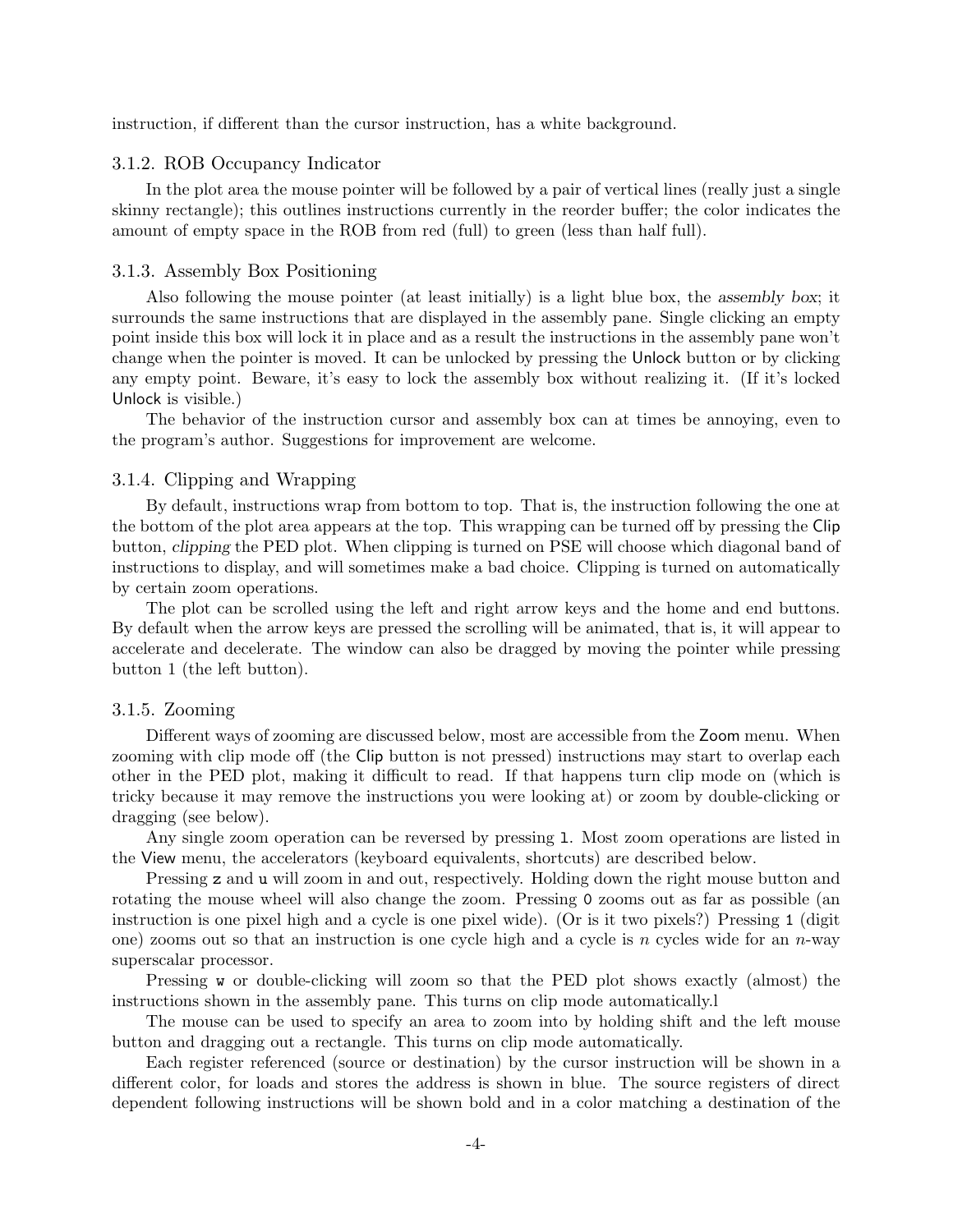cursor instruction. If a register color matches a cursor instruction destination but is not bold then the dependence is indirect, that is, the register value was computed by a chain of instructions starting with the cursor instruction.

Similarly, the destination of a preceding instruction that matches a source of the cursor instruction will be show bold and in a matching color. Indirect dependencies are shown non-bold.

If a dependence is through memory (a store followed by a load) then the color is blue and the register will be show in a slanted font.

The assembler for some instructions omit certain registers, for example the integer condition code register is not shown in subcc or in bgt. Such dependencies are still tracked.

PSE treats the destination of a conditional move instruction (such as, movg) as both a source and a destination.

Dependence information is also shown in the plot area by markers of the same color as the registers.

Dependence highlighting can be partially or completely turned off using the context menu or the highlight menu.

## 3.1.6. Same Static Instruction Highlighting

The address of the cursor instruction is shown in green bold, the address of other dynamic instances of the same static instruction (same address) will be shown in green but not bold. In the plot area these instructions will have green markers.

This feature is useful for finding the extent of loop bodies.

#### 3.1.7. Dead Instruction Highlighting

An instruction is dead if it writes a register or memory location that's not used before being overwritten. Such instructions are shown completely crossed out in the assembly area and exed out or dark gray (depending on zoom level) in the plot area. (Deadness is based only on activity in the current segment. A dead instruction won't be highlighted if its register or memory location is overwritten outside the segment.)

An instruction is indirectly dead if it writes a register that is used only by dead or indirectly dead instructions. In the assembly area indirectly dead instructions have their addresses crossed out, in the plot area they are exed out (with fewer exes than dead instructions).

This feature can be disabled using the context menu or the Highlight menu.

# 3.2. Annotations

Annotations are pieces of information associated with either an instruction, a group of instructions, a snip (if you don't know what that is just ignore it), or a cycle. They provide information about the instruction (or group, etc.); the information can be displayed in three places: near the instruction in the plot area, near the instruction in the assembly pane, or in the annotation message pane (located just above the plot area).

In some runs annotations indicate branch and predictor history for each branch, and cache outcome history for each load. Annotations are easy to add to the simulation so a dataset might be enriched (or cluttered) with dozens of them.

To see a list of available annotations select Annotation Preferences from the View menu. For a description of a particular annotation hover the mouse over the ? and wait for the tooltip. The checkboxes to the left control annotation display. The rightmost checkboxes control an individual annotation, the ones further left control groups. The check box labeled Plot-Area Instruction Annotations will turn off all annotations in the plot area, but not those in the assembly or message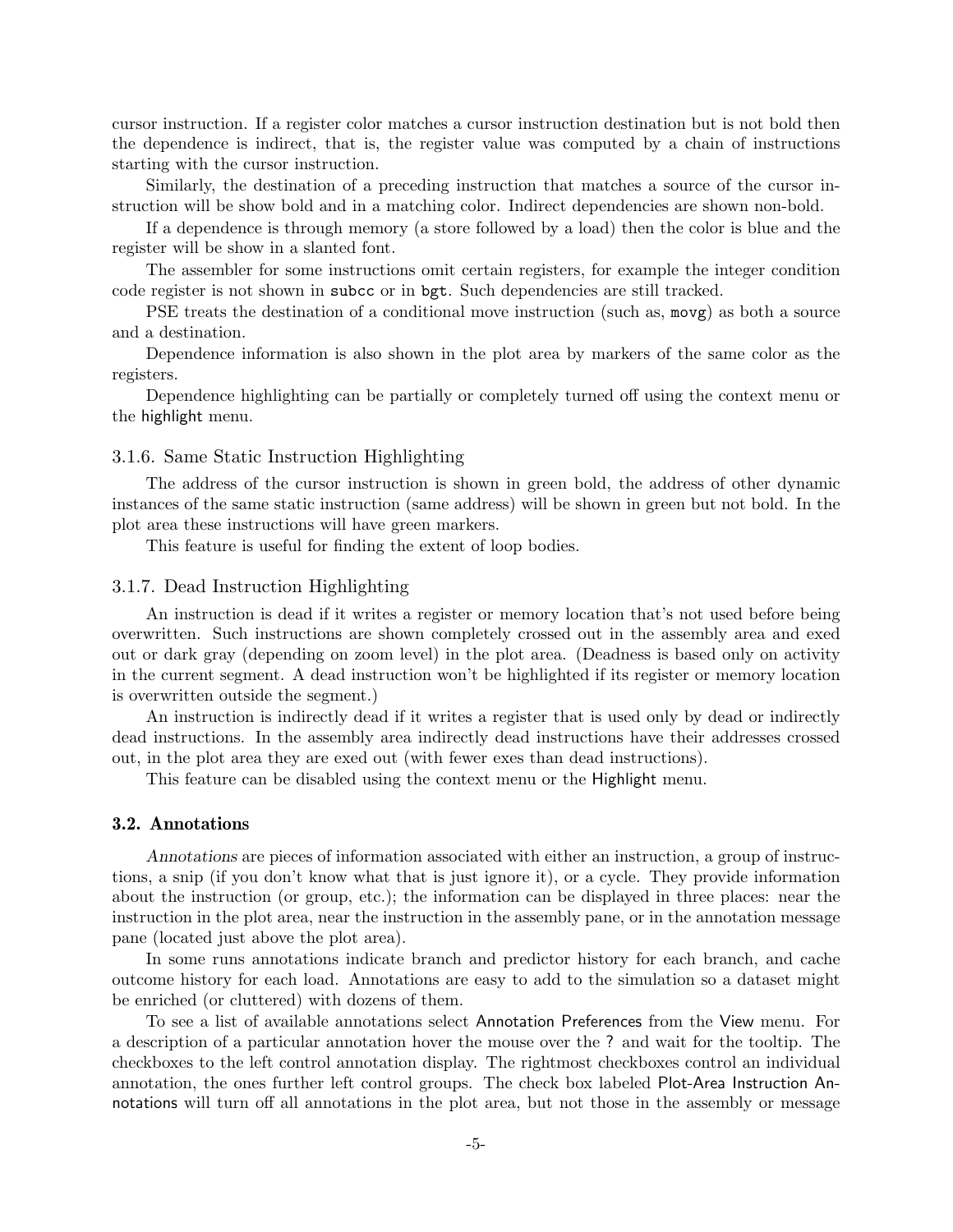area.

The letters under Area show where the annotation appears. The fun way to find an annotation is to hover the mouse over the annotation name. If the annotation is present it will flash, be it in the plot area, message area, or assembly pane. The less fun way to find annotations is to look at the letters. If the letter is lower case then the annotation does not affect the respective area. For example, "p A m" means the annotation only appears in the assembly pane. If the letter is gray-ed out it means the annotation is not currently visible (perhaps because no visible instruction carries the annotation). A background of white means the pointer is over an instruction carrying the respective annotation, a background of yellow means the instruction cursor is at an annotated instruction.

## 4. Reorder Buffer (ROB) Window

Pressing the PED button in the PED plot will transform the plot into a reorder buffer (ROB) plot. The ROB plot shows the same information as the PED plot, but reorganized to emphasize the number of in-flight instructions and fetch performance.

The program itself appears in a assembly pane on the right-hand side (if the executable was found). The instruction under the pointer is shown in bold, its address is shown in green as is the addresses of other copies of the same static instruction (making it easy to identify loops). The assembly pane can be toggled on and off by pressing the DIS button.

By default the vertical scale of the reorder buffer window is based on the size of the reorder buffer. With this scaling when the ROB is half full instructions will reach halfway to the top of the window. If the DP button is pressed the ROB plot is scaled so instructions always reach the top, perhaps making it easy to see detail but also making it difficult to determine how full the ROB is.

Pressing the Overview button returns to the overview window. Pressing the PED button swtiches to a PED plot.

#### 5. Dataset Variables

Pressing the tool or selecting Data from the View menu will pop up the Dataset Variables window. This window shows all kinds of information about the simulation run. Each piece of information is associated with a dataset variable, the dataset variable Report shows the human readable text output of the simulator.

Dataset variables are arranged in tree form; there is no easy way to search them from the GUI. The value of a dataset variable can also be determined from the command line using the -v option followed by the variable name. For example,

```
[nested.ece.lsu.edu] % pse demo-4-gcc43-4way.ds -v time_ue
time_ue = 18 Feb 2008 10:14:05 CST
```
All values can be retrieved by using - for the variable name, but expect a lot of output so this option is best used with grep or by piping the output to a file:

```
pse demo-4-gcc43-4way.ds -v - > allvars.txt
```
In the dataset variables window variables describing specifications of the simulated system are under Configuration, for example, bp\\_method, shows the branch predictor used and bp\\_ghr\\_length shows the length of the global history register (GHR).

Information about where the simulation was run is shown under Environment. For example, time\\_ue, shows the calendar time that the simulation was run.

Variables describing how the simulation was run are under Simulation.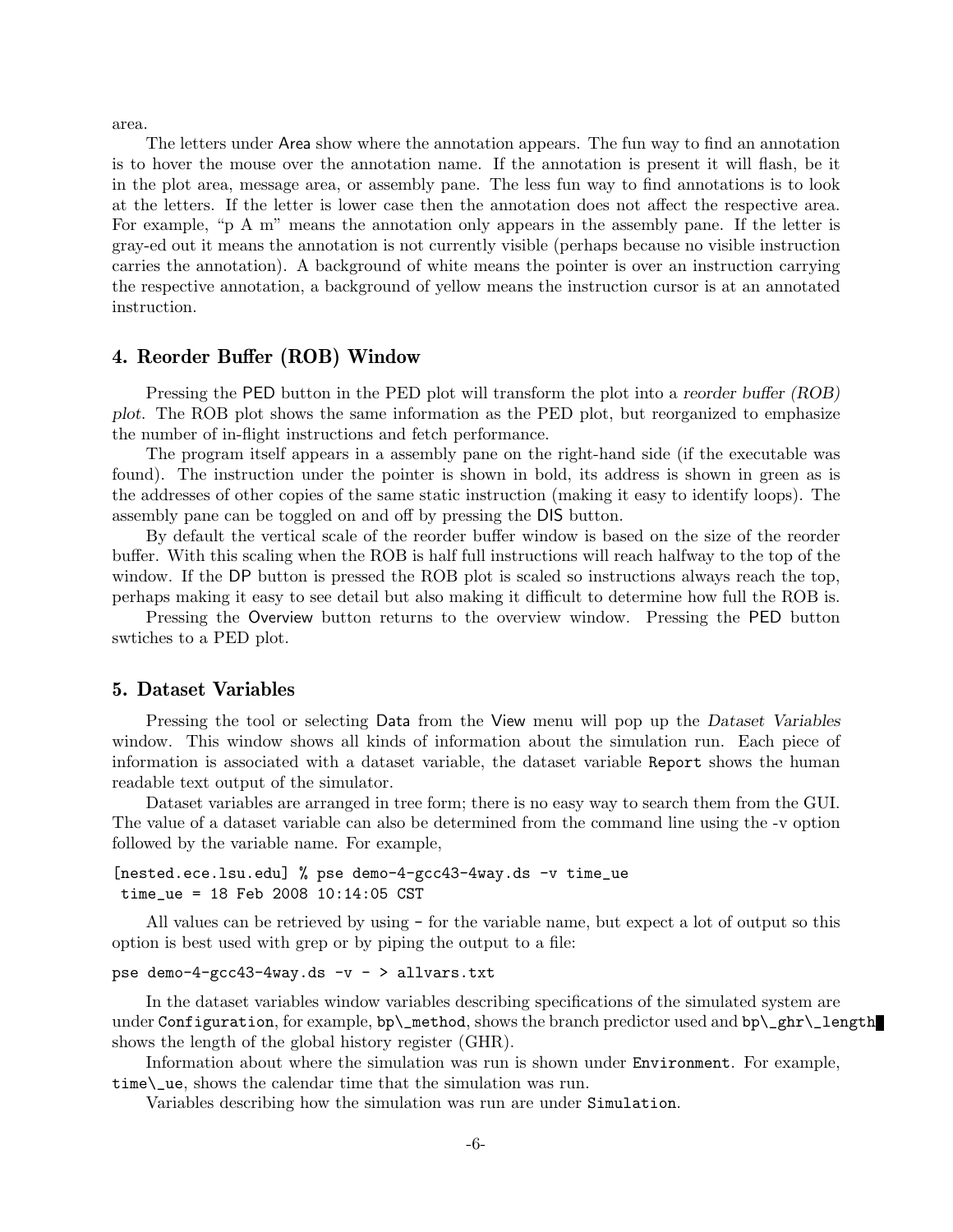Variables describing the results of simulation are shown under Data.

# 6. Search

The overview and segment plots display a search block. It is under the main toolbar, a tooltip starting "Search Target" will appear when the mouse pointer is hovered over the text field. The feature can be used to search for an instruction by address, and instruction by tag, or to move to a particular cycle.

To search for an instruction put its address in hexadecimal prefixed by 0x, for example, 0x12344. If shown in red, the address is invalid, if shown in gray no instruction is found, if shown in blue matches were found. Pressing enter will jump to the first match.

The instruction is highlighted in the PED plot's plot area with a blue marker and the instruction's address is shown in blue in the assembly pane. In the segment window buttons on either side of the search block will move the instruction cursor to the first, previous, next, or last match. The button on the far left erases the search field. The tab key can also be used.

To search by tag enter the tag (in decimal). To move to a particular time (cycle) enter the cycle number preceded with a c.

## 7. Preferences File

When PSE starts it looks for a file named .pse\prefs in the current directory and if found loads preferences from that file. When PSE exits it will write that file, updating values changed. Preferences include the list of overview series to display, whether clip mode is on, etc.

Some preferences can be set using the GUI, others just have to be set by hand-editing the preferences file before PSE is started.

If, when exiting PSE it finds that the preferences file has changed since it started it will ask whether you want to overwrite the preferences. There is no good way to merge preferences set during overlapping PSE sessions.

# 8. Assembly Pane

The assembly pane shows assembly code for instructions in the plot area, those instructions will be outlined with a blue or black box. It can be hidden or shown by selecting Disasembly Pane from the View menu. Its width can be changed by dragging the grippy. The assembly pane is only shown if PSE was able to find the benchmark used to generate the dataset.

In addition to the assembly pane, a location and assembly code for the cursor or pointed instruction will also be shown below the search toolbar, it will look something like:

```
.LLM1160 render_light+2259 stl_deque.h:195
add %l7, %g1, %l6
```
The add, of course, is the instruction; the text above it is the location of an instruction; the same find of location information is used in the assembly window.

The location includes several items: an assembly line number (.LLM1160 above), which is based on certain assumptions which don't always hold. A procedure name and offset (render\\_light+2259, meaning the 2259th instruction in the render light procedure), and a source file and line number  $(\text{stl}\text{-}\text{degree.h}:195)$ .

The source file and line number are only available if the benchmark was compiled with the debug option. If the pointer is out of the plot window or the executable cannot be found the first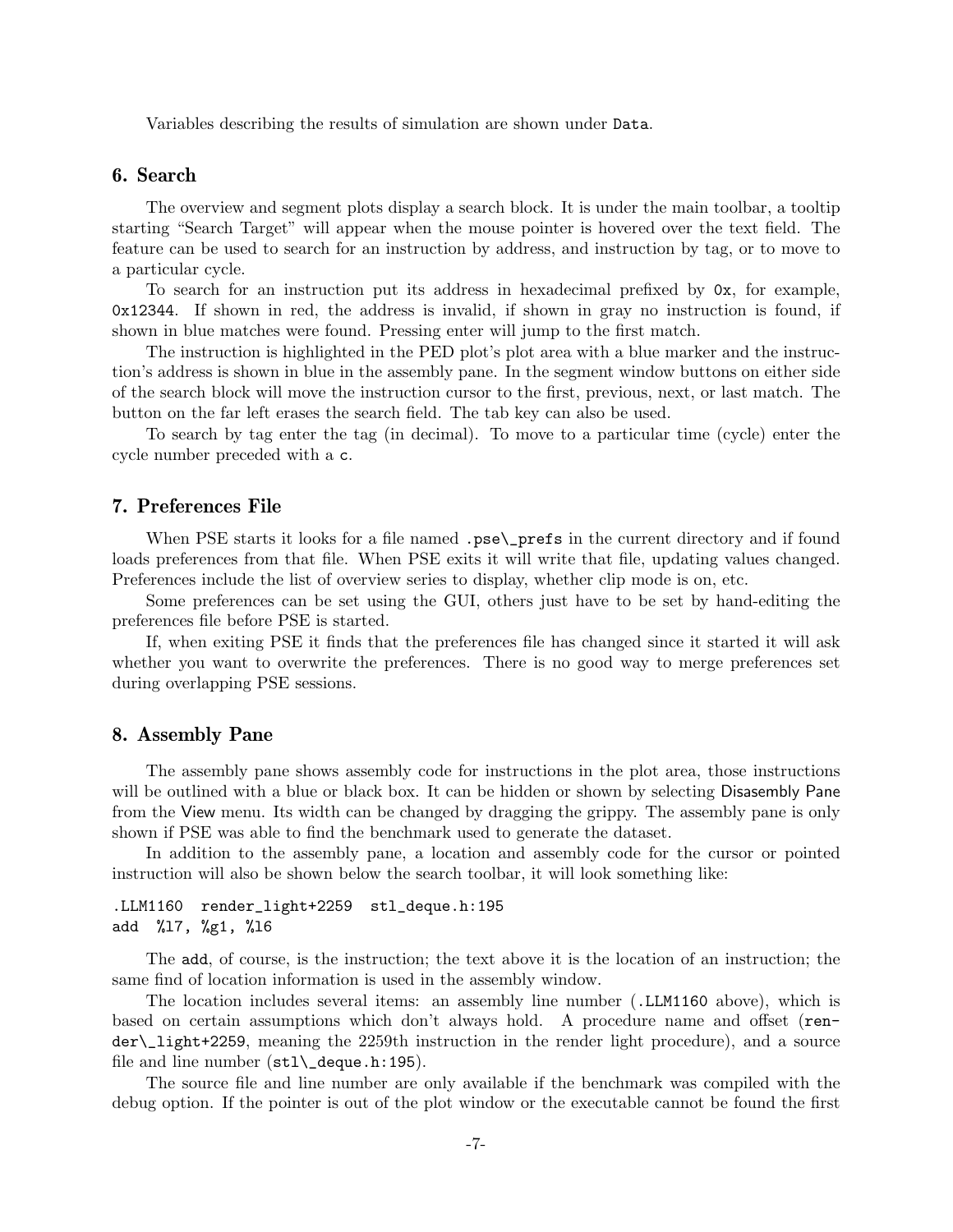instruction in the segment is shown.

## 9. Creating Image Files

The printer button pops up a dialog for writing an image file version of the plot window, the image file can be in encapsulated PostScript (eps), pdf, or png format. To select a format type a file name with the appropriate extension.

# 10. Instruction States

The colors shown in PED and reorder buffer plots indicate what are called instruction states, but might more accurately be called instruction events or instruction information since the states don't necessarily correspond to any processor-maintained state. The state descriptions below are for a personal version of RSIM 1 at the time of this writing. Most states are defined (name and color) in the dataset file, so the description below documents the simulator, not PSE itself.

Roughly, the states show what part of the processor an instruction is in, what it is waiting for, what it is doing, or what has happened to it. Limitation: states related to load and store instructions that are in flight at the beginning of a segment are not fully shown.

The color used for a state can shown tinted, as though colored plastic were placed over a part of the screen. The most common use of tinting is to show instructions that will be squashed, they are tinted red and the state name has "(Doomed)" appended to it. In pre-execution simulations pre-executed instructions are shown tinted blue.

#### 10.1. Typical Non-Memory Instruction States

An instruction with no dependencies and which is at the head of the reorder buffer when it completes will be in flight for the minimum amount of time; the following states will be displayed for such an instruction: **Decode→ Pre-Ready→ Execute→ Commit**. Many instructions will have to wait for operands before executing and wait again to commit: **Decode**  $\rightarrow$  **Pre-Ready**  $\rightarrow$  **Dep** Wait→ Execute→ Complete→ Commit. Some instructions are unfortunate enough to follow a mispredicted branch or an instruction that raises an exception: **Decode**  $\rightarrow$  **Pre-Ready**  $\rightarrow$  **Dep** Wait $\rightarrow$  Execute $\rightarrow$  Complete $\rightarrow$  Squash. In this case, all of the states before squash are marked "Doomed."

#### 10.2. List of Non-Memory Instruction States

## Predict

The instruction address has been predicted. In processors that predict blocks this can happen far in advance when a block has many instructions. (A basic block is a group of instructions with a single entry [can't jump into the middle] and a single exit [can't jump out of the middle]. The block predictor predicts basic blocks, which in part, might mean predicting a branch at the end of the block.)

## Fetch

The address is being fetched from the instruction cache.

# Decode

The first cycle at which the instruction is decoded. Currently, this is the first cycle at which an instruction is displayed. (Yes, fetch is on the to-do list.)

#### Pre-Ready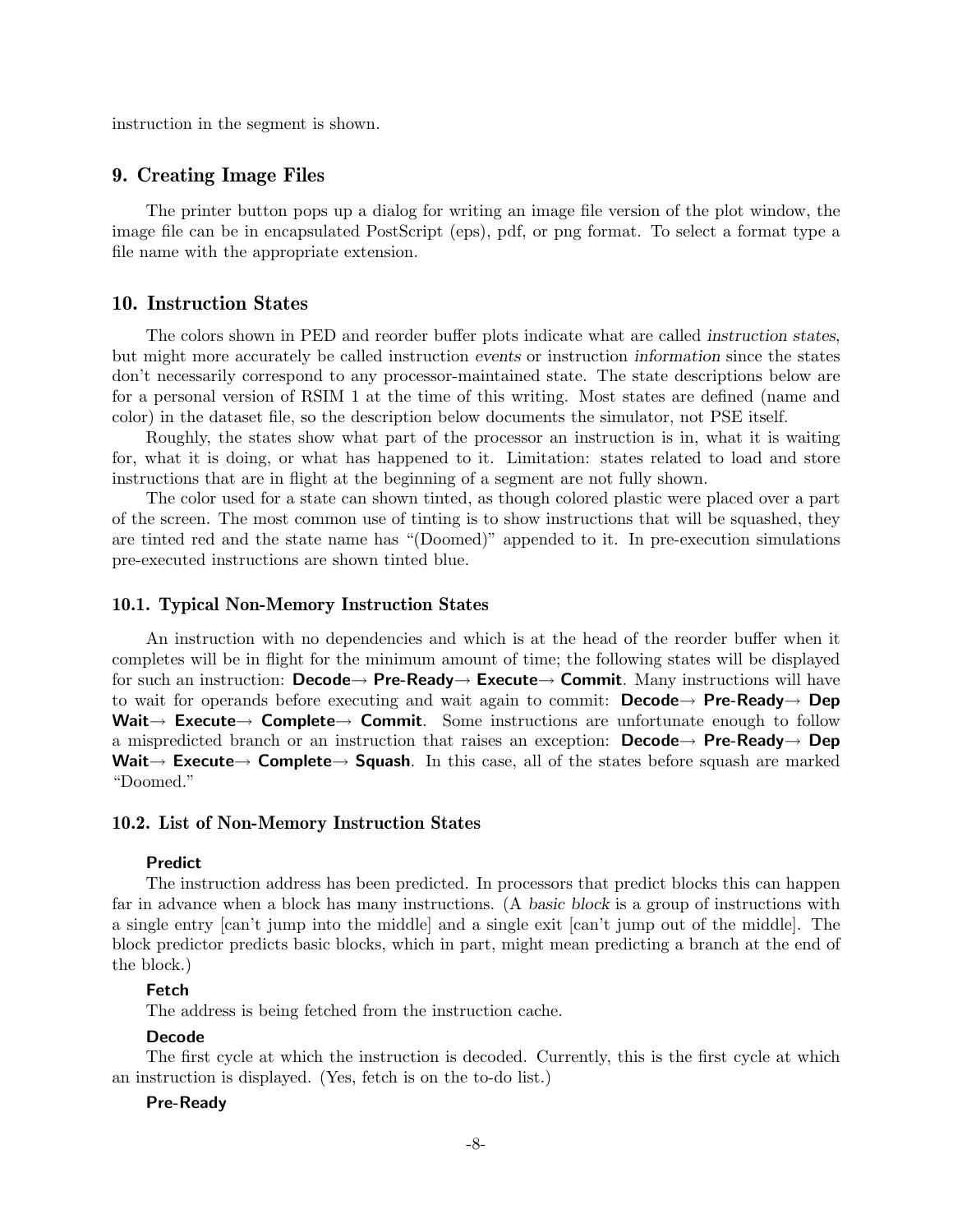This state covers two things. Early pre-ready states are for decoding and register renaming. Later ones are for selection by the scheduler, reading of registers, and dispatch to a functional unit. The later pre-ready states are always shown, even if an instruction has to wait for operands.

#### Dep Wait

(Dependency Wait) Instruction is waiting for an operand.

#### FU Wait

(Functional Unit Wait) Instruction is ready to execute but must wait for a functional unit to become available.

# **Execute**

Instruction is executing. For memory instructions execution means computing an effective address, there are separate states for bypass or cache usage.

#### **Complete**

Instruction has executed and it waiting to commit.

#### Commit

The instruction is being committed.

## 10.3. Typical States for Loads and Stores

Loads and stores use the states listed above plus additional states listed below. Both loads and stores must compute an address. Loads sometimes get their data in the load/store queue but other times must go to the cache. Stores always go to the cache, but they do so starting just before they commit and the cache access can finish after they commit. (Meaning the cache must be able to complete the store, there can be no chance of an exception.)

Typical states displayed for an instruction are listed below, followed by a description of just what the states mean.

A typical set of states for a load finding data in the load/store queue: **Decode**  $\rightarrow$  **Pre-Ready** Dep Wait→ Execute→ Load Wait→ Execute→ Complete→ Commit. The first execute is for the address, the second it for checking the load/store queue.

A typical set of states for a load finding data in the L1 cache: Decode  $\rightarrow$  Pre-Ready  $\rightarrow$  Dep Wait $\rightarrow$  Execute $\rightarrow$  L1 Start $\rightarrow$  Complete $\rightarrow$  Commit. (Unlike the previous case, there is no preceding store with an unresolved address.)

A typical set of states for a load finding data in the L2 cache: **Decode**  $\rightarrow$  **Pre-Ready**  $\rightarrow$  **Dep** Wait→ Execute→ Load Wait→ L1 Start→ L1 Miss→ Complete→ Commit. If some other load accessed the same line the states would be: Decode→ Pre-Ready→ Dep Wait→ Execute→ Load Wait→ L1 Start→ L1 Coalesce→ Complete→ Commit.

A typical set of states for a load finding data in memory: **Decode**  $\rightarrow$  **Pre-Ready** $\rightarrow$  **Dep Wait** $\rightarrow$ Execute→ Load Wait→ L1 Start→ L1 Miss→ L2 Miss→ Memory Access→ Memory Complete→ Commit.

A typical set of states for a store: Decode $\rightarrow$  Pre-Ready $\rightarrow$  Store Wait Address & Data $\rightarrow$ Execute→ Store Wait Data→ Store Ready→ L1 Start→ Commit→ Cache Done.

# 10.4. List of Load and Store Instruction States

## Store Wait Address and Data

A store is waiting for operands needed to compute its address and the data to store.

# Wait Address

A memory instruction is waiting for operands needed for its address.